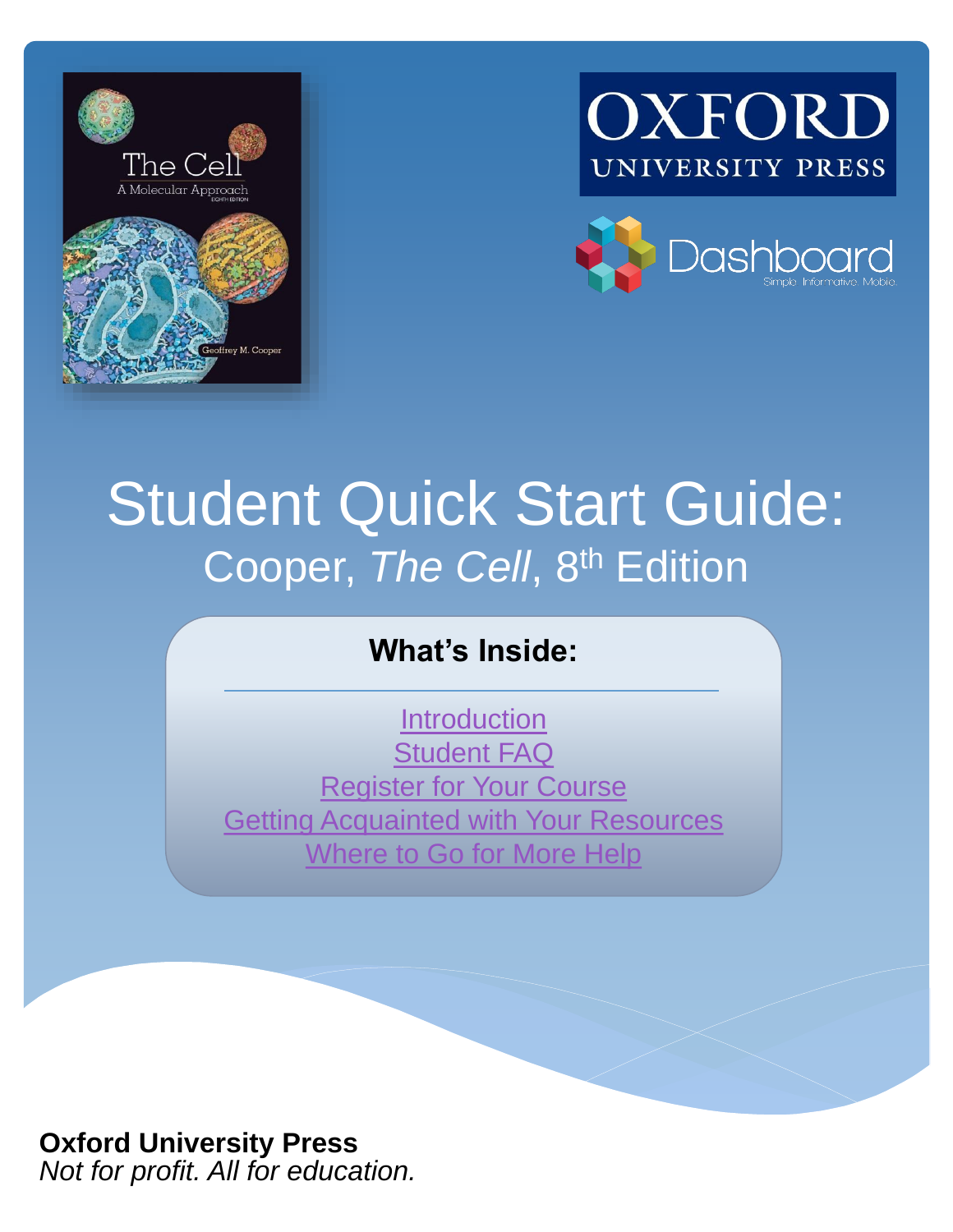## Introduction

<span id="page-1-0"></span>**Welcome to Learning Cloud by Oxford University Press!** To help you get off to a smooth start this term, this Student Quick Start Guide will cover the need-to-know information about using and accessing your Learning Cloud course.

### **Who We Are**

At **Oxford University Press, content comes first.** We create high-quality, engaging, and affordable digital material in a variety of formats to meet your unique course needs.

### **What We Offer**

**Learning Cloud** for *The Cell* delivers engaging learning tools within an easyto-use cloud-based courseware platform.

Learning Cloud was designed to be **streamlined**, **intuitive**, and as **clear** as possible. The platform is also supported and administered by Oxford University Press, so you can focus on learning.

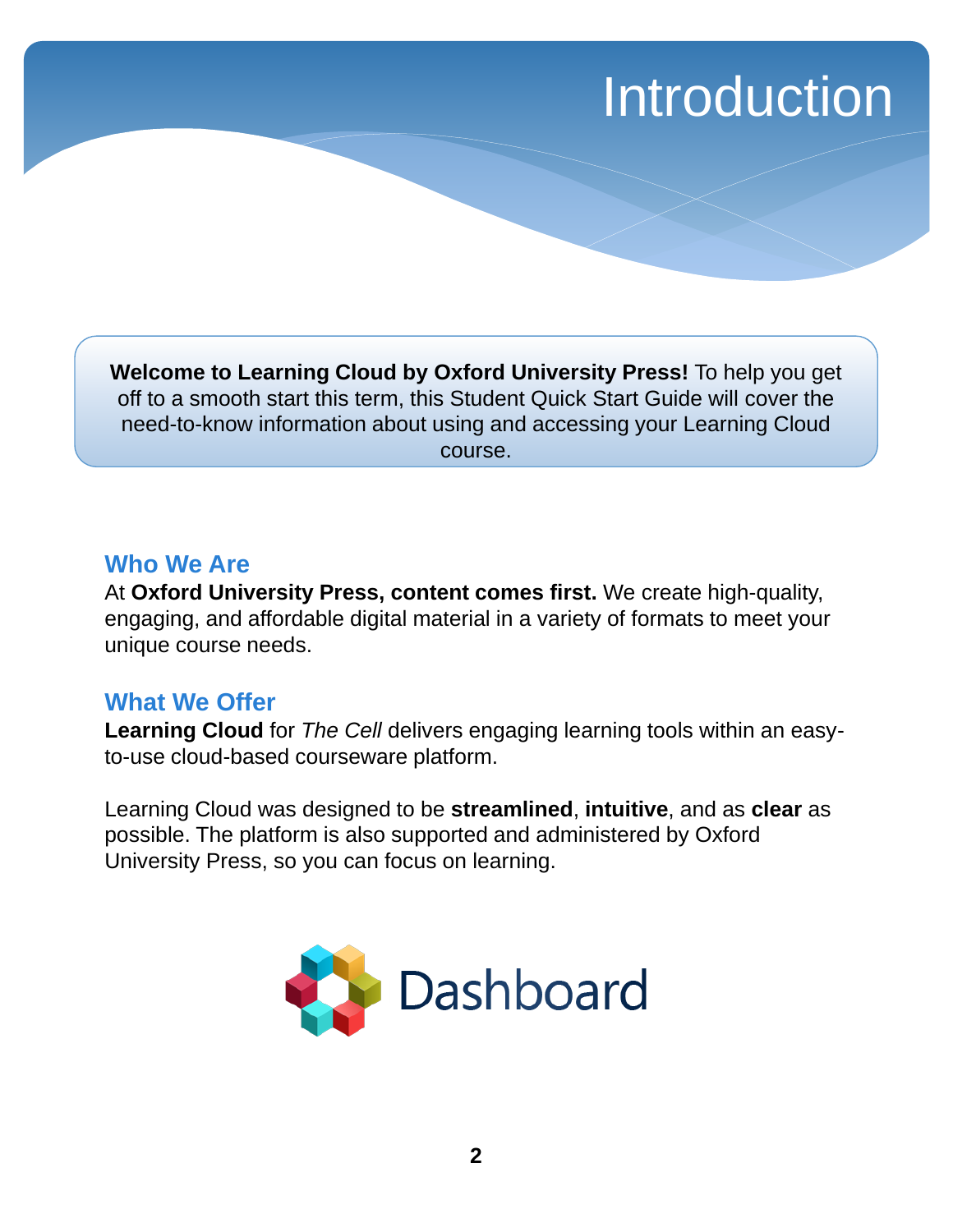# Student FAQ

## <span id="page-2-0"></span>**Welcome to Learning Cloud by Oxford University Press!**

To help you get off to a smooth start this term, this Student FAQ will address some frequently asked questions about using and accessing the Learning Cloud course for *The Cell* by Geoffrey Cooper.

#### **Q: How do I register for my** *The Cell* **course?**

**A:** Follow the 3 simple steps listed in the **[Register for Your Course](#page-4-0)** section to register begin using Dashboard.

#### **Q: What technical support resources are available to me?**

**A:** Our dedicated **Digital Support Team** is available by phone and email to assist students with technical questions. For support regarding Oxford content or gaining access to Oxford content, contact our Digital Support Team at:

- **Email:** [LearningCloud.Support@oup.com](mailto:LearningCloud.Support@oup.com)
- **Phone:** 855-281-8749
- **Website:** <https://oup.softwareassist.com/>
- **Dashboard Support Hours:**
	- Monday–Friday: between 9:00am–11:00pm (EST)
	- Saturday: between 11:30am–8:00pm (EST)
	- Sunday: between 11:30am–11:00pm (EST)

### **Q: Is student access to the Cooper Learning Cloud course included with my copy of the book?**

**A: Yes! All new print and digital copies of the text automatically include a one-time-use access code that allows students to unlock Learning Cloud** for no additional cost.

**Q: How long can I access my** *The Cell* **Learning Cloud course?** 

**A:** All enrollments have access to their Learning Cloud for **the duration of your course**.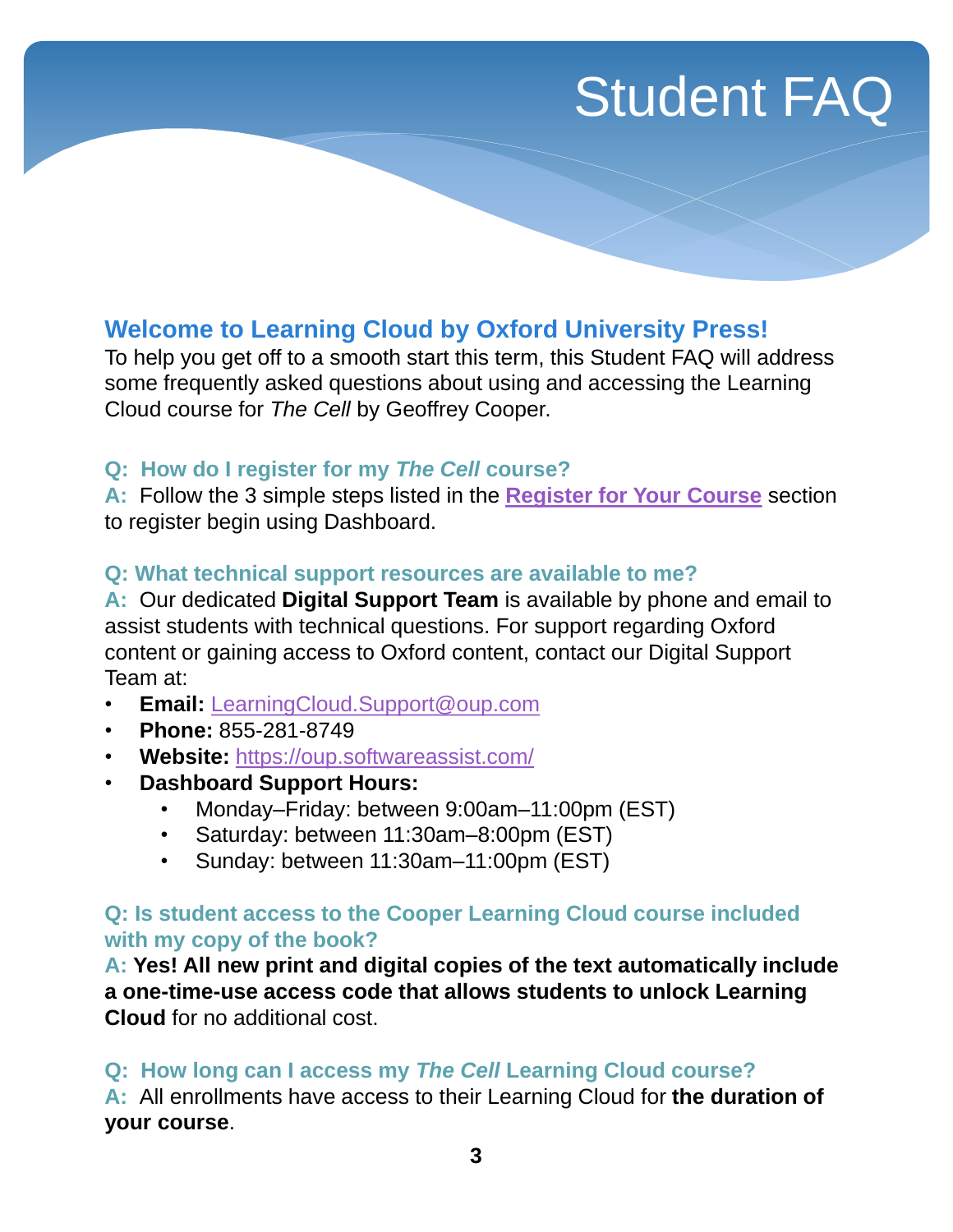# Student FAQ

**Q: Q: Is it really worth accessing Learning Cloud for this course? A:** Yes! Learning Cloud's premium digital assets takes your learning to the next level and will help you succeed in your course. These digital learning solutions provide a variety of resources, exercises, and activities that drive and promote student success.

#### **Q: Which internet browsers best support Learning Cloud use?**

**A:** Learning Cloud works best with **Chrome** and **Firefox**. Use of Internet Explorer is strongly discouraged.

**Q: What do I do if I am having problems logging into Learning Cloud ? A:** [If you cannot remember your password, you can follow the "Forgot your](https://dashboard.oup.com/d2l/lp/forgotPassword/forgotPassword.d2l) password?" link on the [Dashboard login page](https://dashboard.oup.com/d2l/login) to **recover your password**. Enter your username and press submit and you will receive a password reset email to the email address associated with your account.

**If you do not receive the email in a few minutes**, this could be because you mistyped your username, your account's email address is not set or is incorrect, or the email was delayed or routed to your junk email folder Check your Spam and Junk folders for the email. If you cannot find it you will need to contact Dashboard Support.

#### **The fastest way to get a response is by [submitting a new incident](https://oup.softwareassist.com/CreateIncident.aspx)**. Please be sure to include your Learning Cloud username in your request.

You can also contact the Digital Support Team by phone at **855-281-8749**.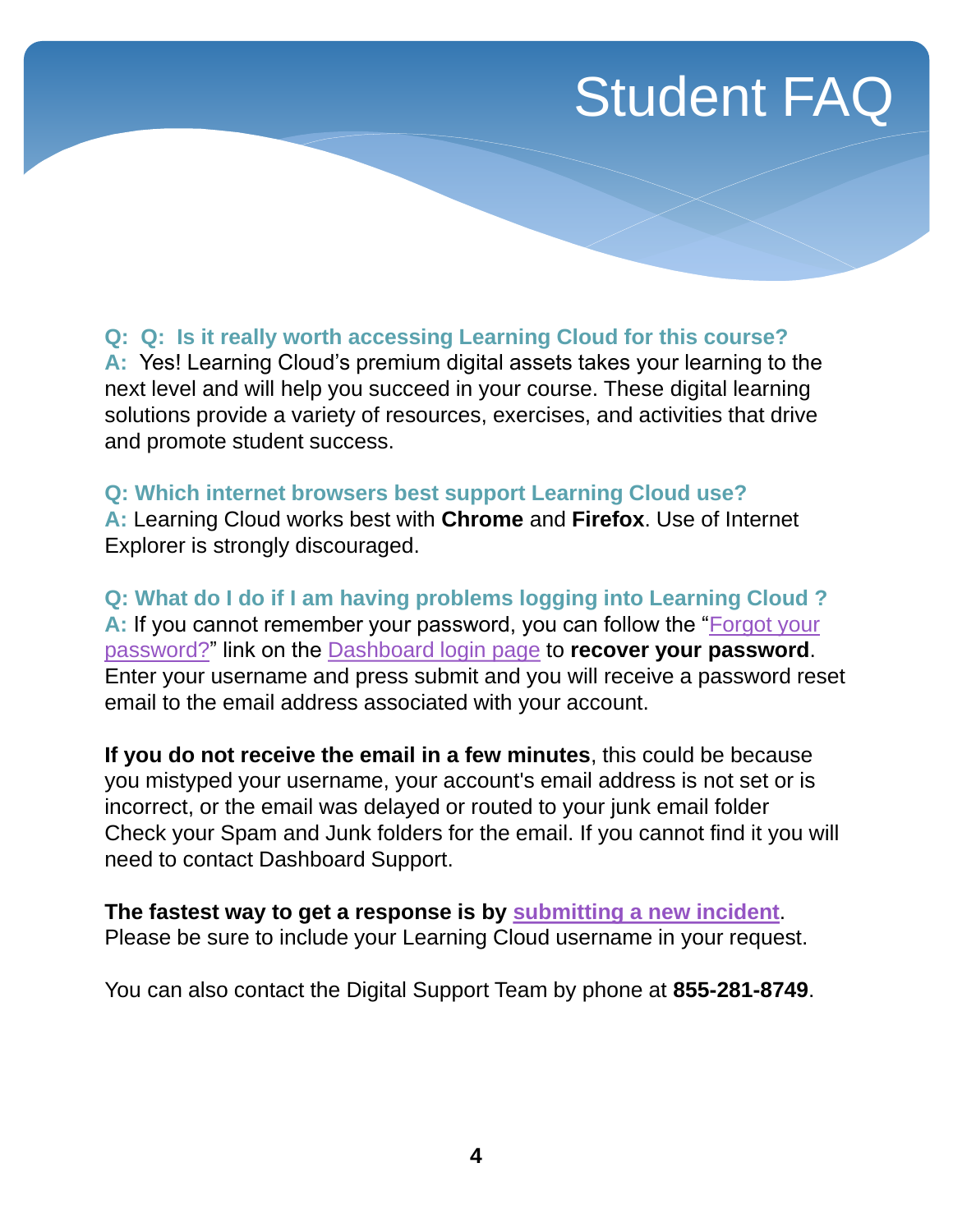## <span id="page-4-0"></span>**How Students Will Register for Your Course**

### **Follow these 3 simple steps to register and begin using your Learning Cloud course!**

### **Step 1: Navigate & Login**

- First, visit the unique URL for your Learning Cloud course provided by your instructor.
	- For example:<https://oup.instructure.com/enroll/XXXXXX>
- Within your course, you'll be prompted to either login or create an OUP Instructure account.

### **Step 2: Activate Access**

• Once you login, you're in the course. However, the first time you encounter 'locked' content, you'll be prompted to gain access by entering a redemption code, purchasing access, or starting a free trial.

|                                                                                                                                                                                                                                              | <b>Activate Your Access</b>              |   |                                            |
|----------------------------------------------------------------------------------------------------------------------------------------------------------------------------------------------------------------------------------------------|------------------------------------------|---|--------------------------------------------|
| This resource requires registration with an access code or online purchase. All of the ways that you get access are listed below.                                                                                                            |                                          |   |                                            |
| If you already purchased access under a different email address you can use this link to transfer your access to adrianmaszko@gmail.com.                                                                                                     |                                          |   |                                            |
|                                                                                                                                                                                                                                              |                                          |   |                                            |
|                                                                                                                                                                                                                                              |                                          |   |                                            |
| Begin an 14-day trial                                                                                                                                                                                                                        | Redeem an access code                    |   | Purchase access with a Credit Card         |
| Not sure if you're ready to purchase                                                                                                                                                                                                         | Did you receive an access code with your |   | Are you ready to get access but don't have |
| access? Click here to start a no-obligation                                                                                                                                                                                                  | book or purchase one at your bookstore?  | И | an access code? Checkout with PayPal       |
| free trial                                                                                                                                                                                                                                   | Click here.                              |   | here.                                      |
|                                                                                                                                                                                                                                              |                                          |   | Purchase access                            |
|                                                                                                                                                                                                                                              |                                          |   |                                            |
| If you have any questions or concerns, please visit our customer support FAQ site, or contact OUP tech support by email at dashboard.support@oup.com or by<br>phone at 855.281.8749 (US and Canada only) and they will get you squared away. |                                          |   |                                            |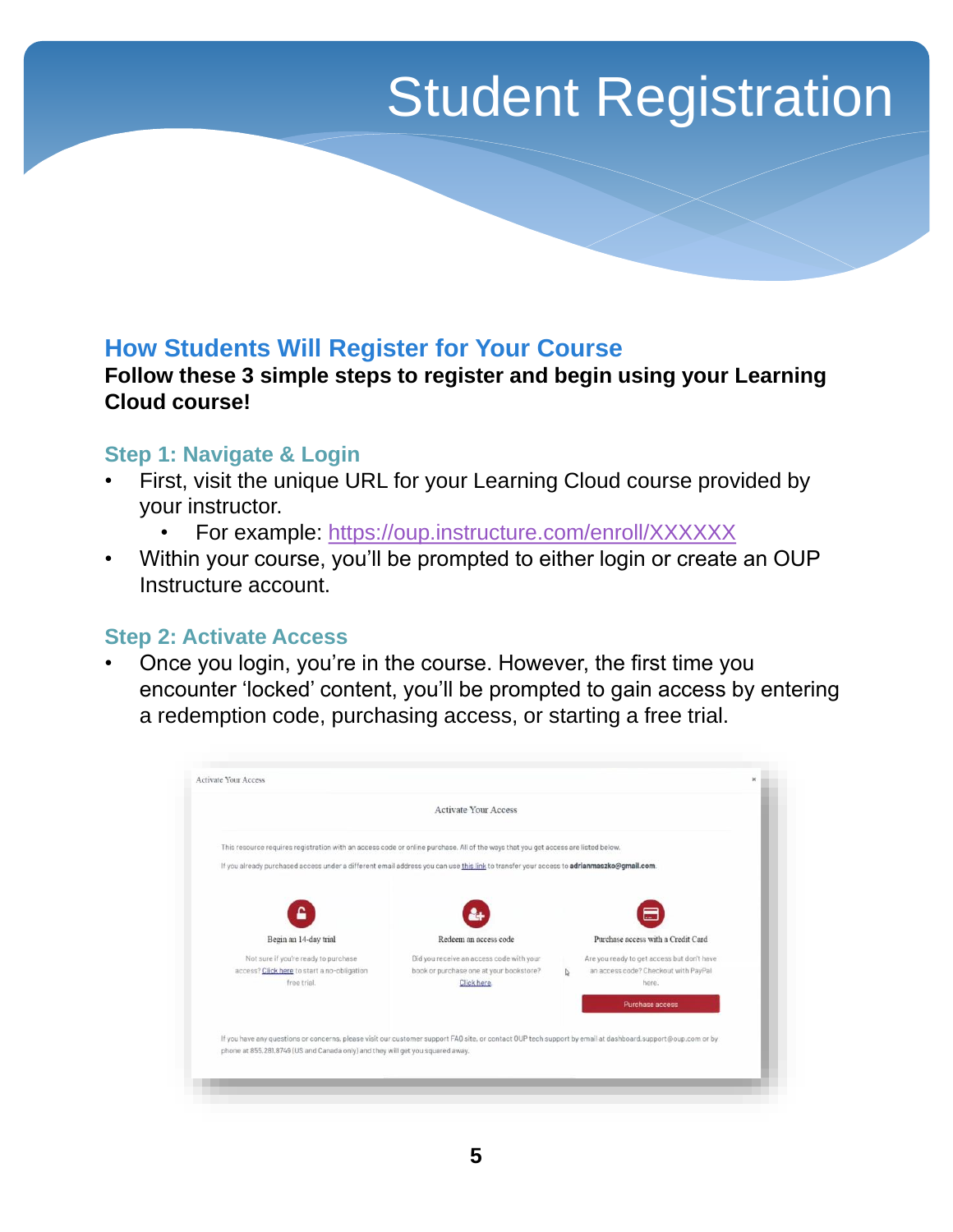• If you select "Redeem an access code", you'll be prompted to enter the code you received with the purchase of your book or through your bookstore and then hit "Redeem". You'll then have access for the duration of time denoted with the code.

| Did you receive an access code with your book or purchase one at your bookstore? |                                                                                                                                                                                                                                                                                                                                   |  |  |  |
|----------------------------------------------------------------------------------|-----------------------------------------------------------------------------------------------------------------------------------------------------------------------------------------------------------------------------------------------------------------------------------------------------------------------------------|--|--|--|
| local bookstore if they stock standalone access code cards.                      | Your access code is 16 characters, not including hyphens, and is not case sensitive. Access codes may typically only be redeemed only once. If you purchased a<br>used book or rented a book, the previous owner may have already redeemed the code. If so, you can still purchase access here using your credit card or ask your |  |  |  |
|                                                                                  | a,<br>XXXXXXXXX-XXXXXXXXXX                                                                                                                                                                                                                                                                                                        |  |  |  |
|                                                                                  | Redeem                                                                                                                                                                                                                                                                                                                            |  |  |  |
|                                                                                  | Click here to return to all of the ways that you get access to this and other protected resources.                                                                                                                                                                                                                                |  |  |  |
|                                                                                  | If you have any questions or concerns, please visit our customer support FAO site, or contact OUP tech support by email at dashboard.support@oup.com or by<br>phone at 855.281.8749 (US and Canada only) and they will get you squared away.                                                                                      |  |  |  |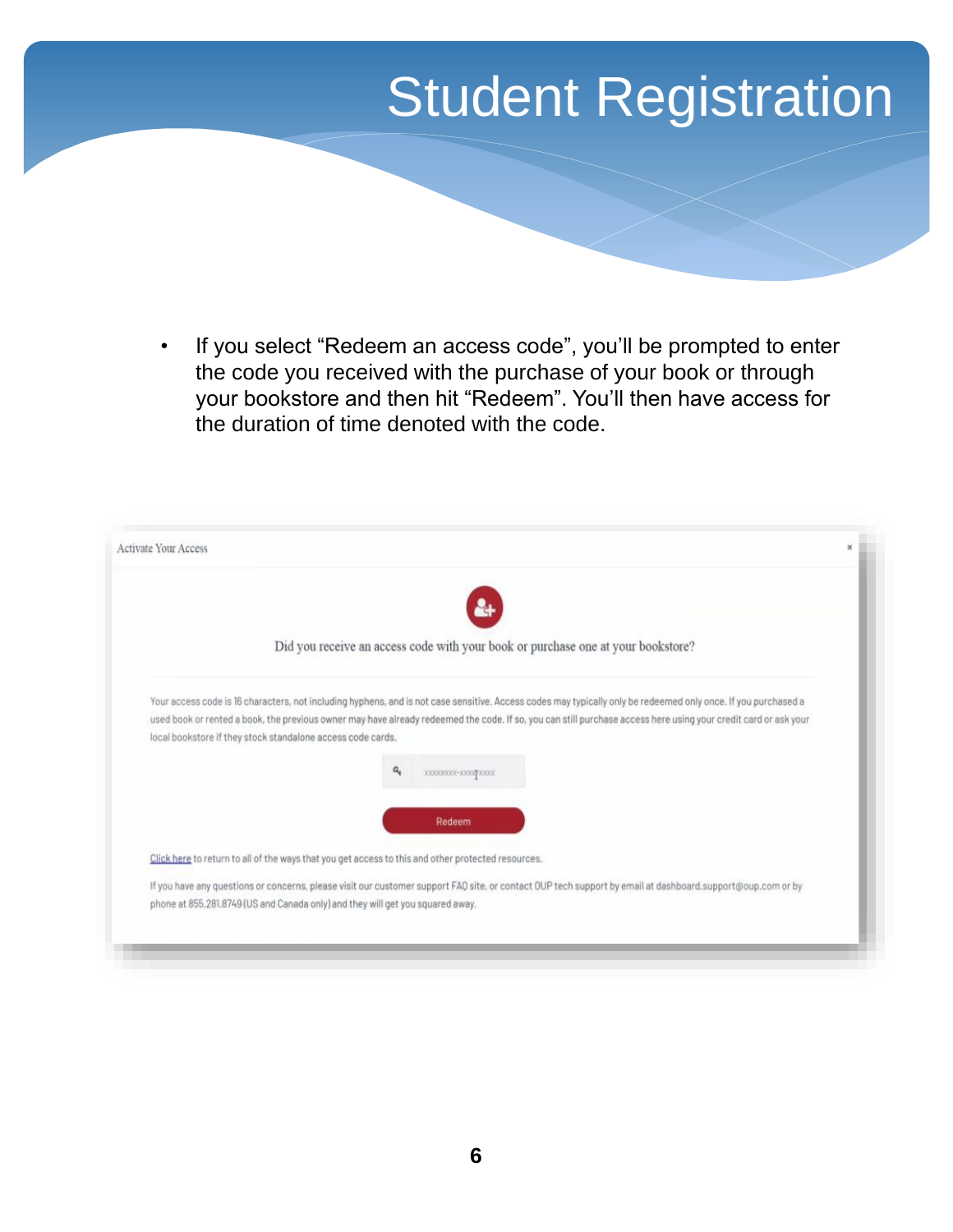- If you select "Purchase access with a Credit Card", you'll be prompted to checkout with PayPal. You will notice that much of the information has been populated for you already.
	- When you've finished entering your information, click "Continue".

|                                                                                                                                                                                                                                                             |         | Are you ready to get access but don't have an access code? Checkout with PayPal here. |                 |
|-------------------------------------------------------------------------------------------------------------------------------------------------------------------------------------------------------------------------------------------------------------|---------|---------------------------------------------------------------------------------------|-----------------|
|                                                                                                                                                                                                                                                             |         |                                                                                       |                 |
| Complete the form below to complete your purchase on PayPal.com. No account is required for this process, you may choose to use one or checkout as a quest. If<br>you meant to redeem an access code to access these protected resources please click here. |         |                                                                                       |                 |
|                                                                                                                                                                                                                                                             |         |                                                                                       |                 |
|                                                                                                                                                                                                                                                             |         | By the People Brief 4e Student Resources                                              |                 |
| Country                                                                                                                                                                                                                                                     |         | State/Province/Region                                                                 |                 |
| Select country                                                                                                                                                                                                                                              | ٠       | Please select a country first                                                         |                 |
| City                                                                                                                                                                                                                                                        | Address |                                                                                       | Zip/Postal Code |
|                                                                                                                                                                                                                                                             |         |                                                                                       |                 |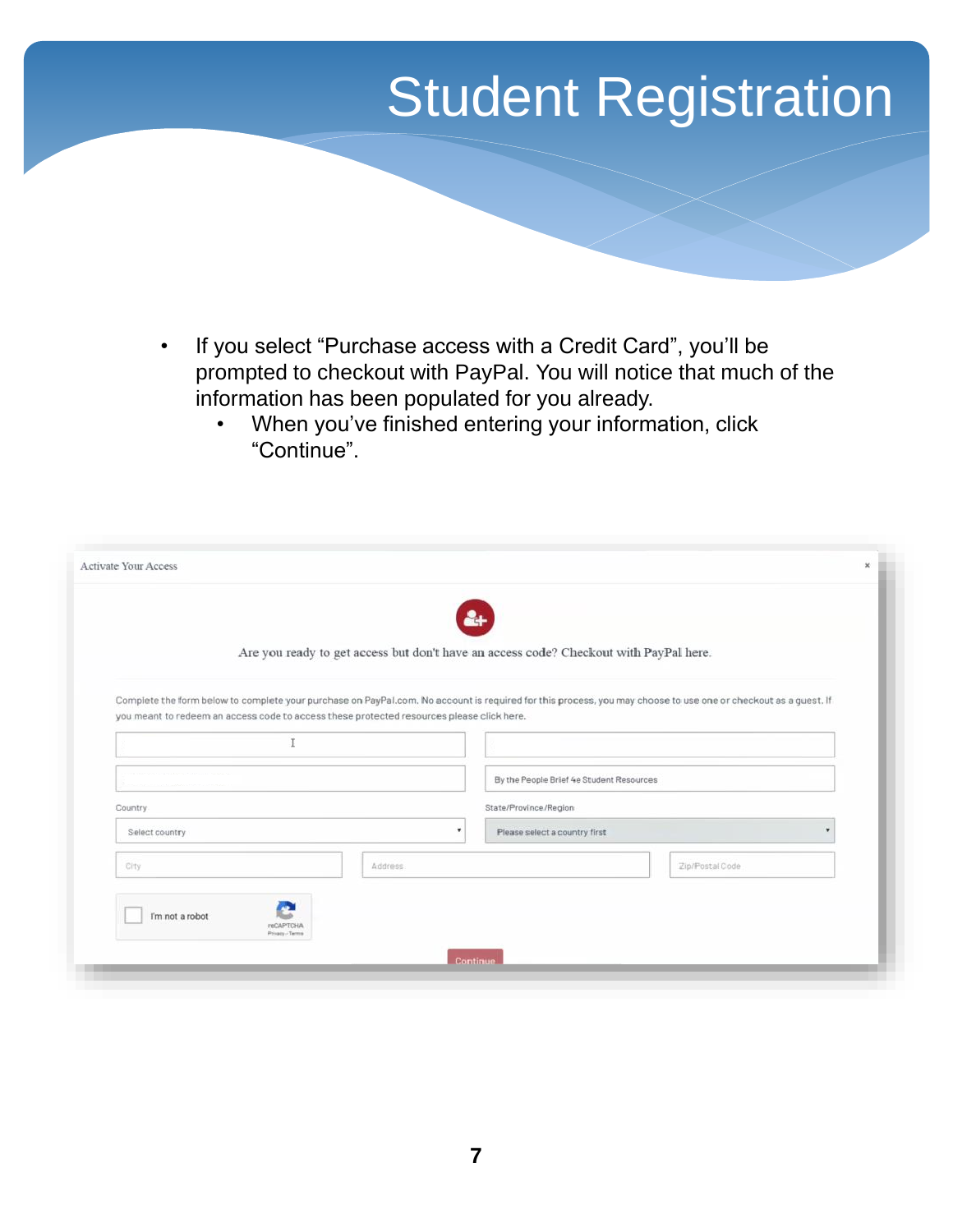- You'll then see a purchase summary screen. Continue on to purchase access through PayPal.
- If you select "Begin a trial", you'll be prompted to redeem an access code or purchase access if you attempt to access locked content after the completion of the trial period.

### **Step 6: Use**

After gaining access to 'locked' content, you're now able to begin using Learning Cloud!

### **Need more help? Contact the Digital Support Team at:**

**Email:** [LearningCloud.Support@oup.com](mailto:Dashboard.LearningCloud.Support@oup.com) **Phone:** 855-281-8749 **Website:** <https://oup.softwareassist.com/>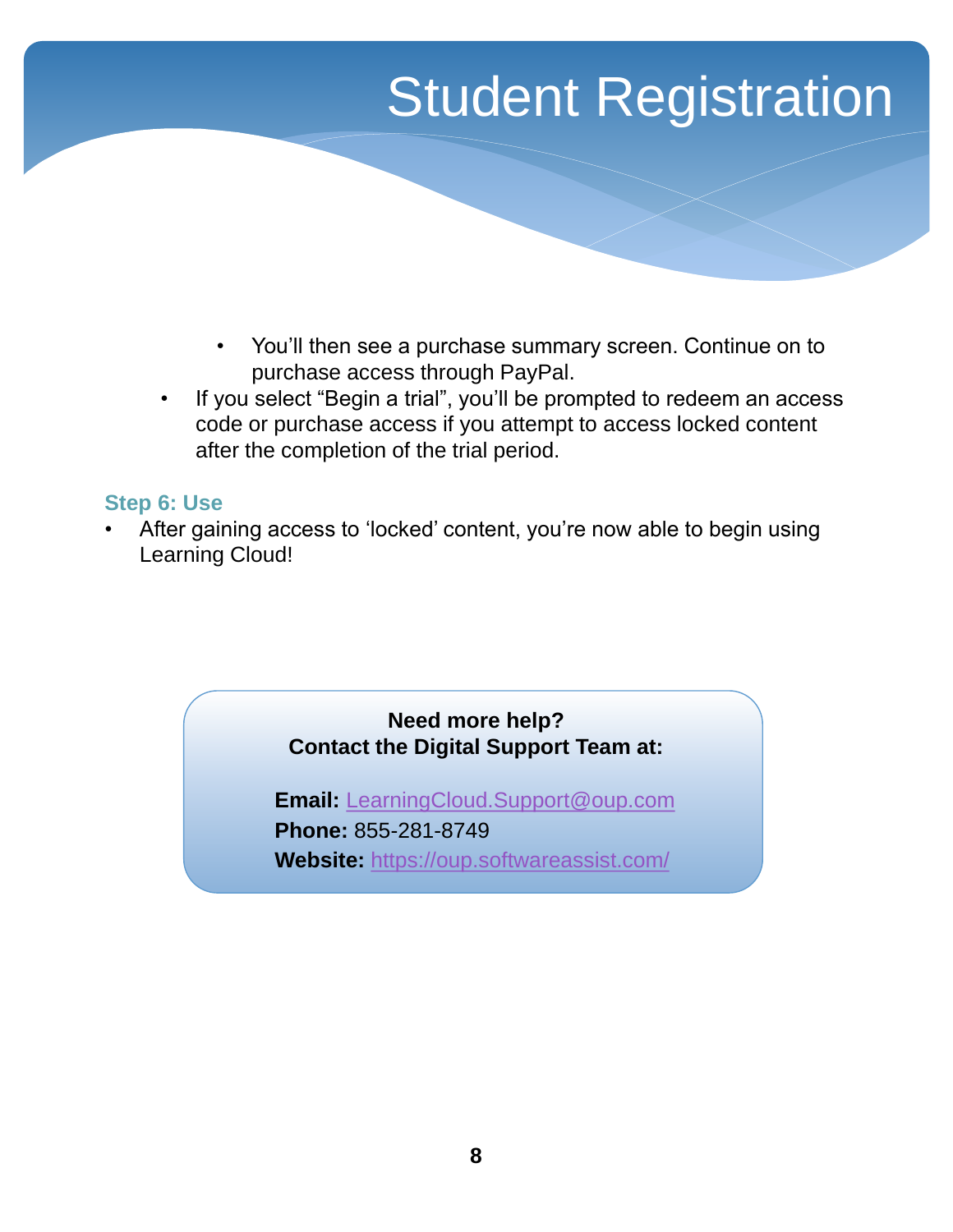# <span id="page-8-0"></span>Getting Acquainted with Your Resources

## **What You'll Find in Your Course**

Learning Cloud for *The Cell* by Geoffrey Cooper includes:

- **An enhanced eBook** that integrates Geoffrey Cooper's engaging narrative with a rich assortment of audio and video resources
- **Data analysis problems** that hone students' quantitative skills
- **A collection of engaging videos and animations**, providing rich content that allow students to experience both the visual and audio explanation of key concepts
- **Auto-graded quizzes for each chapter** that test students' mastery of concepts
- **Micrographs:** Interactive micrographs illustrating cellular structure
- **Flashcards:** A great way for students to learn and review the key terminology introduced in each chapter
- **Chapter outlines and reviews:** An overview of each chapter's content, with questions
- **References:** A comprehensive list of additional reference material for every chapter
- **Web Links:** A set of links to websites and online resources relevant to each chapter
- **Glossary:** A complete online version of the book's glossary



**Note** that activities and quizzes completed in the eBook are for self-study and do NOT report to a gradebook. Results will only be recorded for assessments assigned and accessed through your Learning Cloud Home or Assignments screen.